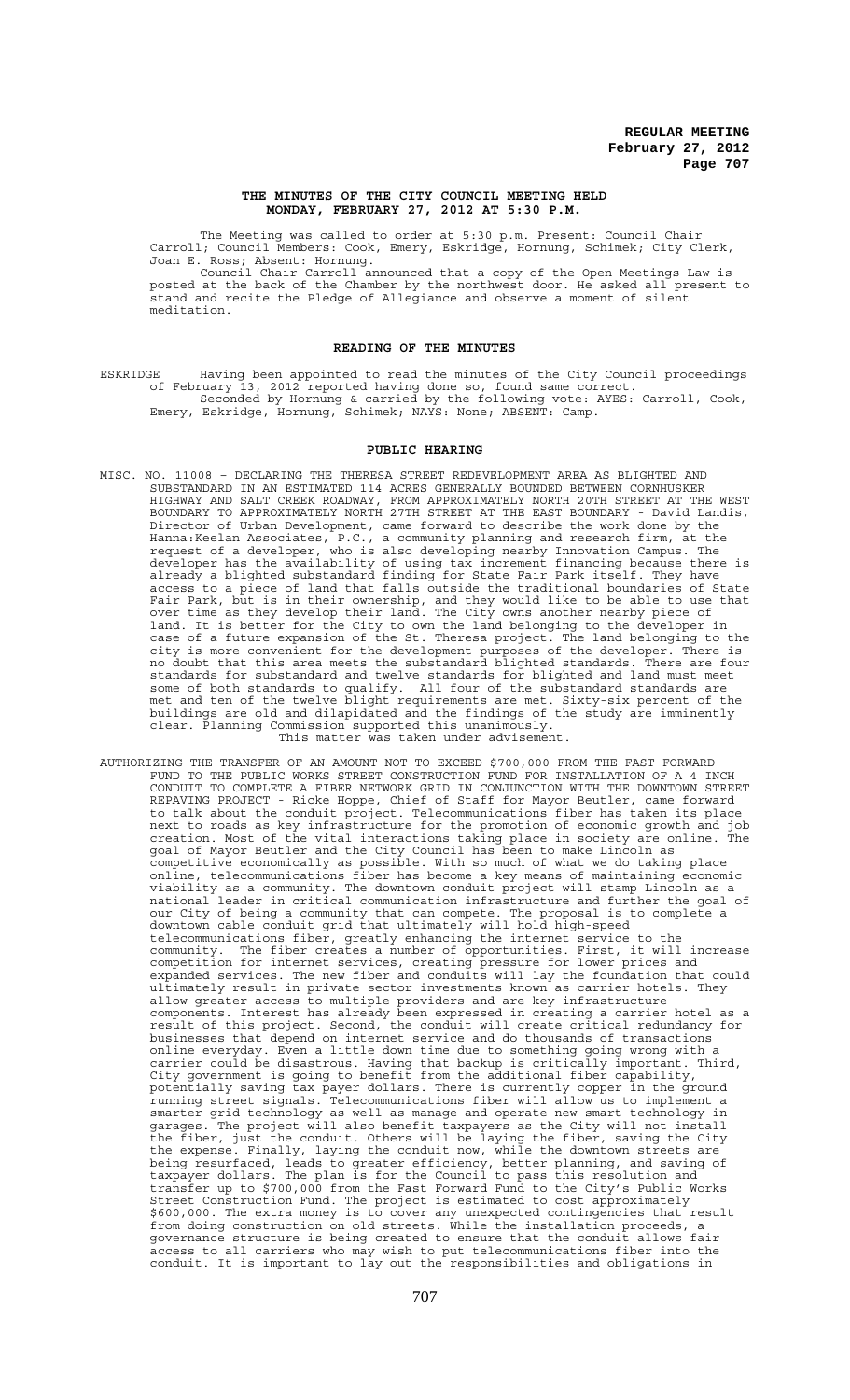> advance. The City is working jointly with Unite Private Networks to install the conduit. The City will own the conduit and Unite will maintain it. Unite will place fiber in the conduit and other carriers will do so as the governance structure is created. This is a great example of combining the know-how of the private sector with that of the public sector to benefit the entire community. In closing, the proposal has great economic potential and will provide greater access to service for the entire community. Mr. Hoppe thanked the Chamber of Commerce and Jason Ball, who has been a contact person on this project and has done a fantastic job of organizing the private sector to come up with this solution.

Adam Hornung, Council Member, expressed his excitement about this project, and he thanked everyone for their work. He asked Mr. Hoppe how the funds will be tracked to ensure that money will be used for this purpose only. Mr. Hoppe replied that the word of the Administration has been given. Public Works Director, Miki Esposito, will also ensure that funds are used

correctly. He added that the Council is free to add language to ensure that funds go only to the project, and if the project comes in under budget, the funds are returned to the Fast Forward Fund.

Councilman Hornung stated that a report at the completion of the project would be an efficient assessment of amounts spent and funds that remain

Bradly Walker, President & CEO of Nanonation, 1800 High Street, stated that he serves on the Board of Directors for the Chamber of Commerce. He believes this project is an enabling investment for the City and it lays the groundwork for years of new capabilities. His technology firm, like many other businesses, thrives on internet commerce. The large-capacity conduit project provides flexibility to adapt to future technology and to add services as they become available and necessary. The conduit will also act as an encouragement to private investment in our community and will secure the existing infrastructure. Many downtown business are dependant on telecommunications services. The more that the City offers in terms of capabilities, the more secure existing and future business will be. Finally, completing two projects at once is a proactive way of securing investments already made in our streets and also in the future. He stated that this project has been an excellent example of governance, starting with the creation of the Fast Forward Fund. Many departments and private businesses worked togther to seize this moment by identifying a need and using funds that were set aside years ago to make this possible. There are few examples where so many groups have worked together for a single project.

DiAnna Schimek, Council Member, asked if there will be implications for those outside of the downtown area.

Mr. Walker replied that it will not have an immediate effect, but will lay the foundation for businesses to expand out over time. The benefits to City government and operations would be a benefit to citizens.

Terry Heimes, Chief Financial Officer for Nelnet, Board of Directors for<br>Chamber of Commerce, 1120 N. 42<sup>nd</sup> Street, came forward to state how this project will positively impact Nelnet. Since 2009, their customer base has more than doubled. They service more than 5 million borrowers, 5 thousand schools, and work with nearly 1 million families. They recently expanded their service to 24 hours to better serve their customers. Lincoln is corporate headquarters for Nelnet and they employ approximate1y 1,300 associates. Customer service and the ability to communicate with borrowers is critical. Having dependable, dynamic communications infrastructure is key. The redundancy and the competitive options the conduit will provide are vital for their continued future growth. He is in favor of this project and stated that Lincoln is trying to position itself for growth and they need to make sure they plant seeds for that growth now.

Kyle Fischer, Lincoln Chamber of Commerce, 1135 M Street, came forward to go on record officially to state that in consultation with the Partnership for Economic Development, the Chamber of Commerce and its Board of Directors wholly support this project. This project came about from a task force that the Partnership put together. They asked businesses what they need in the way of technology to grow and expand jobs here in Lincoln and the conduit grid project was part of the answer. This is exactly the type of project the Chamber envisioned when it fought for the creation of the Fast Forward Fund. Mr. Fischer also thanked former City Council members, John Spatz and Ken Svoboda, who supported this issue.

Bill Schmeckle, Chairman of Downtown Lincoln Association Board, came forward in support of this resolution. On behalf of DLA, Mr. Schmeckle concurred with all the positive aspects of the conduit presented thus far. He stated they believe strongly in the proactive investment in the future. There are two significant qualities that will set cities apart in the future: the availability of technology, and its innovative use. Technology is a cornerstone to any business and the Council's actions confirm their commitment to a better, more technology-competitive Lincoln.

This matter was taken under advisement.

APPROVING THE DEVELOPMENT AND CONDITIONAL ZONING AGREEMENT BETWEEN NEBRASKA NURSERIES, INC. AND THE CITY OF LINCOLN TO ASSURE THAT DIRECT ACCESS TO PIONEERS BLVD. WILL BE RELINQUISHED AND THAT A PUBLIC ACCESS EASEMENT WILL BE GRANTED SHOULD THE PROPERTY GENERALLY LOCATED AT SOUTH 80TH STREET AND PIONEERS BLVD. BE RE-ZONED TO O-2 SUBURBAN OFFICE DISTRICT;

CHANGE OF ZONE 11043 - APPLICATION OF NEBRASKA NURSERIES INC. FOR A CHANGE OF ZONE FROM R-3 RESIDENTIAL DISTRICT TO O-2 SUBURBAN OFFICE DISTRICT ON PROPERTY GENERALLY LOCATED SOUTHWEST OF THE INTERSECTION OF SOUTH 80TH STREET AND PIONEERS BOULEVARD - PRIOR to reading, Jonathan Cook, Council member, announced that these items will have a Motion to Delay Action and Public Hearing one week to 3/5/12. He then invited speakers to approach for the Public Hearing.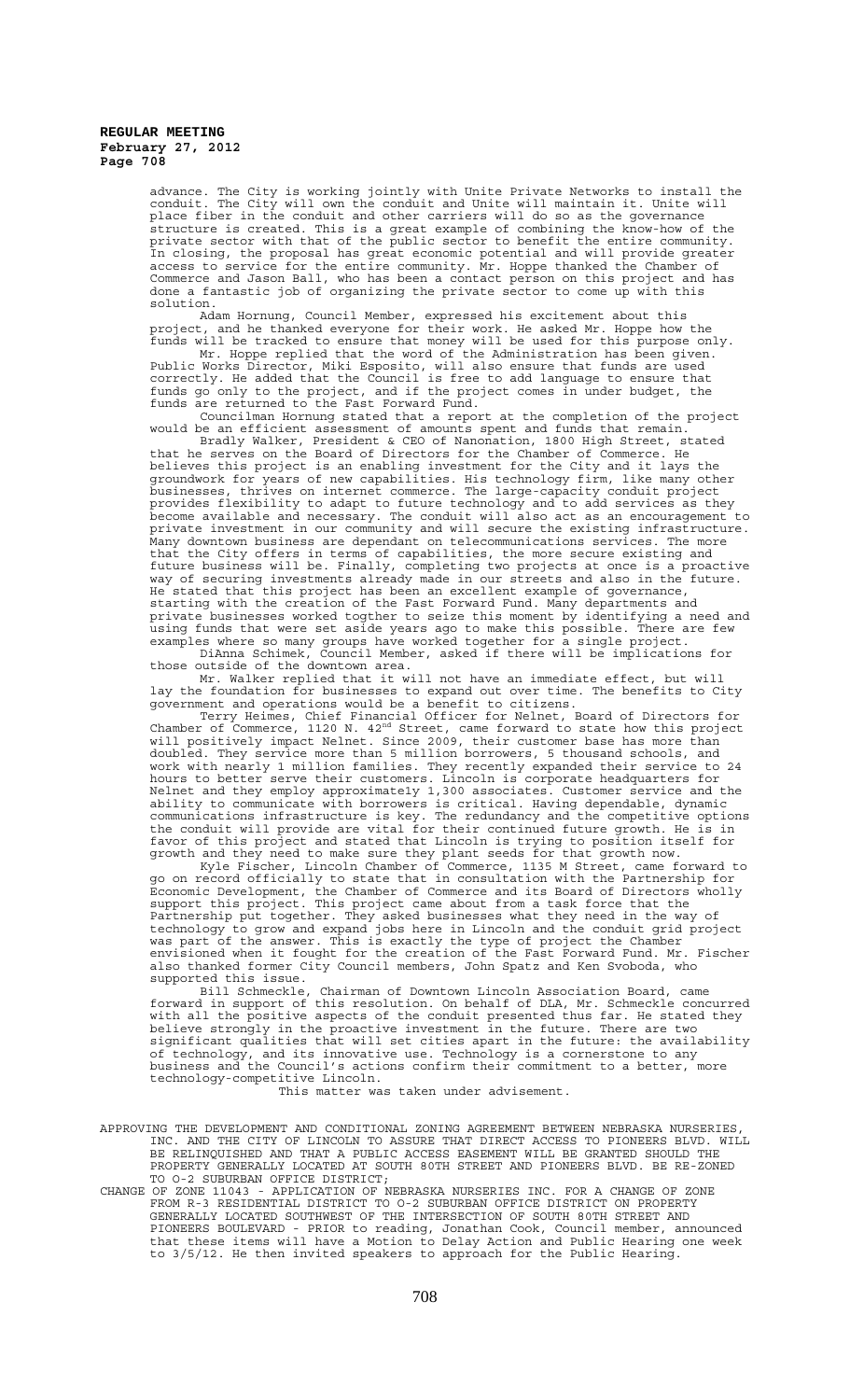Kent Sprague, 7977 Pioneers Boulevard, came forward as the owner of the adjacent residential property. He and his wife have resided there for approximately 24 years and are in full support of the Change of Zone. He stated they are in favor of maintaining the City's easement to the existing property. In the future, the land will be used for commercial purpose and he wants to be sure that any future developer will have the access they desire from the east or In answer to Council questions, Mr. Sprague said he was unwilling rezone his property at this time because their situation is ideal for their family, but they will be moving in the future. He has been told by the City that his current access will remain intact until he sold his property. He is concerned that in the future, due to the length of the development between 80<sup>th</sup> Street and Lucille Street, people will need better access from both directions.

Tim Gergen, Olsson Associates, came forward as representative to the small family dentist requesting the zone change. He presented the facts from the meeting held with the neighborhood. He stated that by the end of the meeting, the project had full support of the neighbors. The remaining issue was the access across the property. The clients have no issue with the access set forth by the conditions recommended by the City, but it is controversial to the neighborhood. It will also ultimately effect the property value of Mr. Sprague's residence if he is not able to have access to and from it, which is the reason he was encouraged to come forward to state his position on this matter.

Larry Pfeil, 7820 Viburnum Drive, came forward in opposition to this matter. It was the understanding of the neighborhood that the Council allowed this two week period to find common ground with the City departments and the developer. They indicated that although they continue to oppose both the change<br>in zoning and the additional traffic on South 80<sup>th</sup> Street, they were willing to compromise if the easement request was withdrawn. The dental office can operate<br>without the easement and have access to 80<sup>th</sup> Street for their customers. When the remaining residential lot is rezoned, it will become part of the existing commercial development, which will not involve the dental office traffic. A representative from Olsson Associates asked Mr. Sprague if his property would be worth more or less depending on the easement; this was a factor not previously considered, but upon the change in zone to his property, Mr. Sprague will no longer be residing there, while the remaining homeowners in the neighborhood will. The neighbors offered the compromise but still have some disagreement<br>about how additional traffic on 80<sup>th</sup> will be handled. Traffic will meet head-on with traffic exiting the Grand Lodge. The person who runs the Grand Lodge is opposed to this change and additional traffic. If the traffic does not do the uturn, they would turn around in the residential neighborhood. Both the developer and the City departments have been totally inflexible in this matter and have offered no compromise. The dental office itself will generate additional traffic at the rate of a vehicle every 2 minutes. This does not include additional traffic generated by support services for the office, including mail delivery, package delivery, sales calls, trash removal, and other service providers. All traffic would be using the private street without any visible compensation to the home owners. Approval of the easement would guarantee that the traffic count would increase exponentially in the future. This will compound the aforementioned issues. In answer to Council questions, Mr. Preil said they discussed additional cuts in the median but neither the City nor the Association would take financial responsibility for it.

Randy Hoskins, Assistant City Engineer, came forward to answer questions from the Council. An easement to a private street is not unheard of, though it is more common on public streets. It would be sufficient to provide access on either side, but that would be an issue for potential buyers who might prefer access from both directions. If the remaining residential property becomes a commercial zone in the future, the City is trying to avoid a driveway directly onto Pioneers. He addressed the lack of compromise on part of the city and stated that several options were discussed. There is no guarantee that the current residential lot will become commercial. If it does, the required zoning change will give the neighborhood an additional opportunity to discuss new options. There is also no requirement from the standpoint of the City that the development areas eventually be connected. Mr. Hoskins indicated that in talks with the Planning Department, they would not allow this area to be zoned for businesses with high traffic volumes such as restaurants or gas stations. The proposed access the developer is suggesting is at the back of the property. Properties to the west have front access. A connection between all properties will snake through several business parking lots so it is unlikely there will be a high volume of traffic using the development as a through road.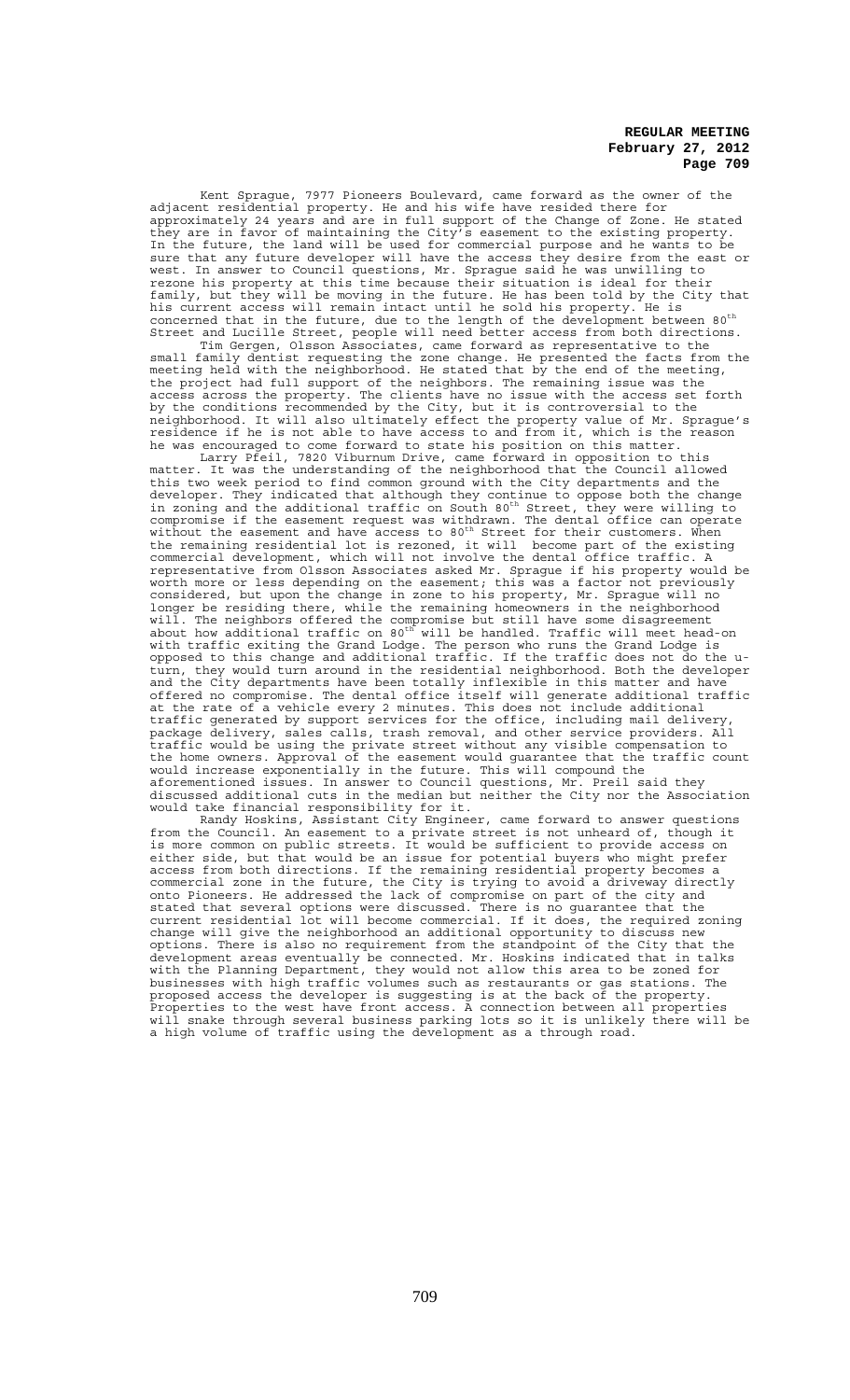Eugene Carroll, Council Member, asked why the developer could not provide a public access easement across this property privately in an agreement, and why this matter was in front of Council. The Council could hypothetically approve the rezoning of the property, but not the removal of the driveway onto Pioneers and the public access easement across the property, and nothing would stop the developer from providing that easement. The developer could do it anyway, protecting the landowner to the west.

Mr. Hoskins replied that there is no reason that could not happen. Their concern is that this is their one chance to make requirements of the developer. This matter was taken under advisement.

# **COUNCIL ACTION**

#### **REPORTS OF CITY OFFICERS**

APPOINTING ELIZABETH KENNEDY-KING TO THE LINCOLN COMMISSION ON HUMAN RIGHTS FOR A TERM EXPIRING DECEMBER 31, 2014 - CLERK read the following resolution, introduced by Jon Camp.

Carl Eskridge moved its adoption, seconded by DiAnna Schimek:

A-86698 BE IT RESOLVED by the City Council of the City of Lincoln, Nebraska: That the appointment of Elizabeth Kennedy-King to the Lincoln Commission

on Human Rights for a term expiring December 31, 2014 is hereby approved. Introduced by Jon Camp

Seconded by Schimek & carried by the following vote: AYES: Carroll, Cook, Emery, Hornung, Eskridge, Schimek; NAYS: None; ABSENT: Camp

APPOINTING PETER HIND TO THE URBAN DESIGN COMMITTEE FOR A TERM EXPIRING FEBRUARY 1, 2015 - CLERK read the following resolution, introduced by Jon Camp.

Carl Eskridge moved its adoption, seconded by DiAnna Schimek:

A-86699 BE IT RESOLVED by the City Council of the City of Lincoln, Nebraska: That the appointment of Peter Hind to the Urban Design Committee for a term expiring February 1, 2015 is hereby approved.

Introduced by Jon Camp

Seconded by Schimek & carried by the following vote: AYES: Carroll, Cook, Emery, Hornung, Eskridge, Schimek; NAYS: None; ABSENT: Camp.

REAPPOINTING JOANNE KISSEL TO THE URBAN DESIGN COMMITTEE FOR A TERM EXPIRING FEBRUARY 1, 2015 - CLERK read the following resolution, introduced by Jon Camp.

Carl Eskridge moved its adoption, seconded by DiAnna Schimek:

A-86700 BE IT RESOLVED by the City Council of the City of Lincoln, Nebraska: That the reappointment of Joanne Kissel to the Urban Design Committee for a term expiring February 1, 2015 is hereby approved.

Introduced by Jon Camp.

Seconded by Schimek & carried by the following vote: AYES: Carroll, Cook, Emery, Eskridge, Hornung, Schimek; NAYS: None. ABSENT: Camp.

REAPPOINTING CHRISTIE DIONISOPOULOS TO THE CAPITOL ENVIRONS COMMISSION FOR A TERM EXPIRING JANUARY 9, 2015 - CLERK read the following resolution, introduced by Jon Camp.

Carl Eskridge moved its adoption, seconded by DiAnna Schimek:

A-86701 BE IT RESOLVED by the City Council of the City of Lincoln, Nebraska: That the reappointment of Christie Dionisopoulos to the Capitol Environs Commission for a term expiring January 9, 2015 is hereby approved. Introduced by Jon Camp

Seconded by Schimek & carried by the following vote: AYES: Carroll, Cook, Emery, Eskridge, Hornung, Schimek; NAYS: None. ABSENT: Camp.

REAPPOINTING CECIL STEWARD TO THE CAPITOL ENVIRONS COMMISSION FOR A TERM EXPIRING JANUARY 9, 2015 - CLERK read the following resolution, introduced by Jon Camp.

Carl Eskridge moved its adoption, seconded by DiAnna Schimek: A-86702 BE IT RESOLVED by the City Council of the City of Lincoln, Nebraska:

That the reappointment of Cecil Steward to the Capitol Environs Commission for a term expiring January 9, 2015 is hereby approved.

Introduced by Jon Camp

Seconded by Schimek & carried by the following vote: AYES: Carroll, Cook, Emery, Eskridge, Hornung, Schimek; NAYS: None. ABSENT: Camp.

REAPPOINTING TODD BLOME TO THE AUDIT ADVISORY BOARD FOR A TERM EXPIRING MARCH 2, 2015 - CLERK read the following resolution, introduced by Jon Camp.

Carl Eskridge moved its adoption, seconded by DiAnna Schimek:

A-86703 BE IT RESOLVED by the City Council of the City of Lincoln, Nebraska: That the reappointment of Todd Blome to the Audit Advisory Board for a term expiring March 2, 2015 is hereby approved.

Introduced by Jon Camp

Seconded by Schimek & carried by the following vote: AYES: Carroll, Cook, Emery, Eskridge, Hornung, Schimek; NAYS: None. ABSENT: Camp.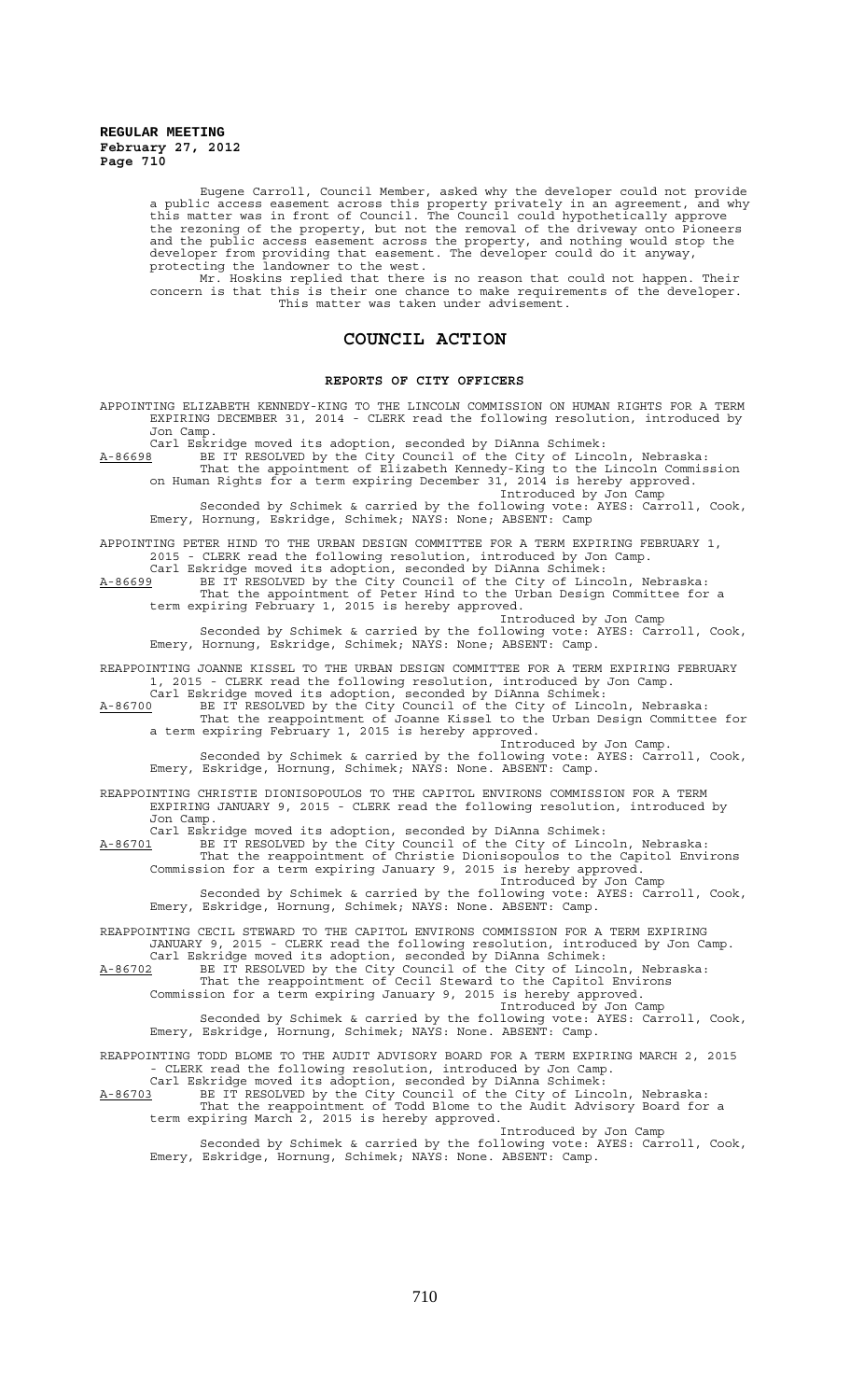- CLERK'S LETTER AND MAYOR'S APPROVAL OF RESOLUTIONS AND ORDINANCES PASSED BY THE CITY COUNCIL ON FEBRUARY 6, 2012 - CLERK presented said report which was placed on file in the Office of the City Clerk. **(27-1)**
- CLERK'S LETTER AND MAYOR'S APPROVAL OF RESOLUTIONS AND ORDINANCES PASSED BY THE CITY COUNCIL ON FEBRUARY 13, 2012 - CLERK presented said report which was placed on file in the Office of the City Clerk. **(27-1)**

# **PETITIONS & COMMUNICATIONS**

- SETTING THE HEARING DATE OF MONDAY, MARCH 12, 2012 AT 3:00 P.M. FOR THE APPLICATION OF GREENFIELD'S CAFÉ INC. DBA GREENFIELD'S FOR A CLASS CK LIQUOR LICENSE LOCATED AT 7900 SOUTH 87TH STREET - CLERK read the following resolution, introduced by Jonathan Cook, who moved its adoption:
- A-86704 BE IT RESOLVED by the City Council, of the City of Lincoln, that a hearing date is hereby set for Monday, March 12, 2012, at 3:00 p.m. or as soon thereafter as possible in the City Council Chambers, County-City Building, 555 S. 10th St., Lincoln, NE for the application of Greenfield's Café dba Greenfield's for a Class CK liquor license located at 7900 South 87th Street. If the Police Dept. is unable to complete the investigation by said time, a new hearing date will be set.
	- Introduced by Jonathan Cook Seconded by Eskridge & carried by the following vote: AYES: Carroll, Cook,

Emery, Eskridge, Hornung, Schimek; NAYS: None. ABSENT: Camp.

- SETTING THE HEARING DATE OF MONDAY, MARCH 12, 2012 AT 3:00 P.M. FOR THE APPLICATION OF WHITEHEAD OIL COMPANY DBA U-STOP 27 FOR A CLASS D LIQUOR LICENSE LOCATED AT 1301 S STREET - CLERK read the following resolution, introduced by Jonathan Cook, who moved its adoption:
- A-86705 BE IT RESOLVED by the City Council, of the City of Lincoln, that a hearing date is hereby set for Monday, March 12, 2012, at 3:00 p.m. or as soon thereafter as possible in the City Council Chambers, County-City Building, 555 S. 10th St., Lincoln, NE for the application of Whitehead Oil Company dba U-Stop 27 Class D liquor license located at 1301 S Street. If the Police Dept. is unable to complete the investigation by said time,
	- a new hearing date will be set. Introduced by Jonathan Cook

Seconded by Eskridge & carried by the following vote: AYES: Carroll, Cook,

Emery, Eskridge, Hornung, Schimek; NAYS: None. ABSENT: Camp.

### PLACED ON FILE IN THE OFFICE OF THE CITY CLERK:

Administrative Amendment No. 12001 to Special Permit No. 1653, for a Community Hall, approved by the Planning Director on February 16, 2012, requested by Ben Hall, approved by the Planning Director on February 16, 2012, requested by Ben and Nancy Sand, to decrease the permit area to 20.00 acres by removing a portion of Lot 2, Sand Addition from the permitted area, on property generally located at 6305 W. Adams St.

REFERRED TO PLANNING DEPARTMENT:

Change of Zone No. 3310A - Requested by the Director of Planning, designating the Haymarket Park Sign District as an Overlay Special Sign District on property generally located at North 6th Street and Charleston Street, between I-180 and Sun Valley Boulevard, in accordance with the provisions of § 27.69.300 of the Lincoln Municipal Code and adopting special criteria for signs in said district. Special Permit No. 12004 - Requested by Orange Development, Inc., for expansion of a nonconforming use for the sale of alcohol for consumption off the premises, on property legally described as Lot 2, Christensen Addition generally located at S. 48th Street and Van Dorn Street. The Planning Commission action is final action, unless appealed to the City Council. Special Permit No. 12005 - Requested by Olsson Associates, for a Club Facility for the Girl Scouts Spirit of Nebraska, located on property generally located at N. 14th Street and Hilltop Road. The Planning Commission action is final action, unless appealed to the City Council.

#### **MISCELLANEOUS REFERRALS - NONE**

#### **LIQUOR RESOLUTIONS - NONE**

### **ORDINANCE - 2ND READING & RELATED RESOLUTIONS (as required) - NONE**

#### **PUBLIC HEARING - RESOLUTIONS**

MISC. NO. 11008 – DECLARING THE THERESA STREET REDEVELOPMENT AREA AS BLIGHTED AND SUBSTANDARD IN AN ESTIMATED 114 ACRES GENERALLY BOUNDED BETWEEN CORNHUSKER HIGHWAY AND SALT CREEK ROADWAY, FROM APPROXIMATELY NORTH 20TH STREET AT THE WEST BOUNDARY TO APPROXIMATELY NORTH 27TH STREET AT THE EAST BOUNDARY - CLERK read the following resolution, introduced by Jon Camp. Carl Eskridge moved its adoption, seconded by DiAnna Schimek:

A-86706 WHEREAS, it is desirable and in the public interest that the City of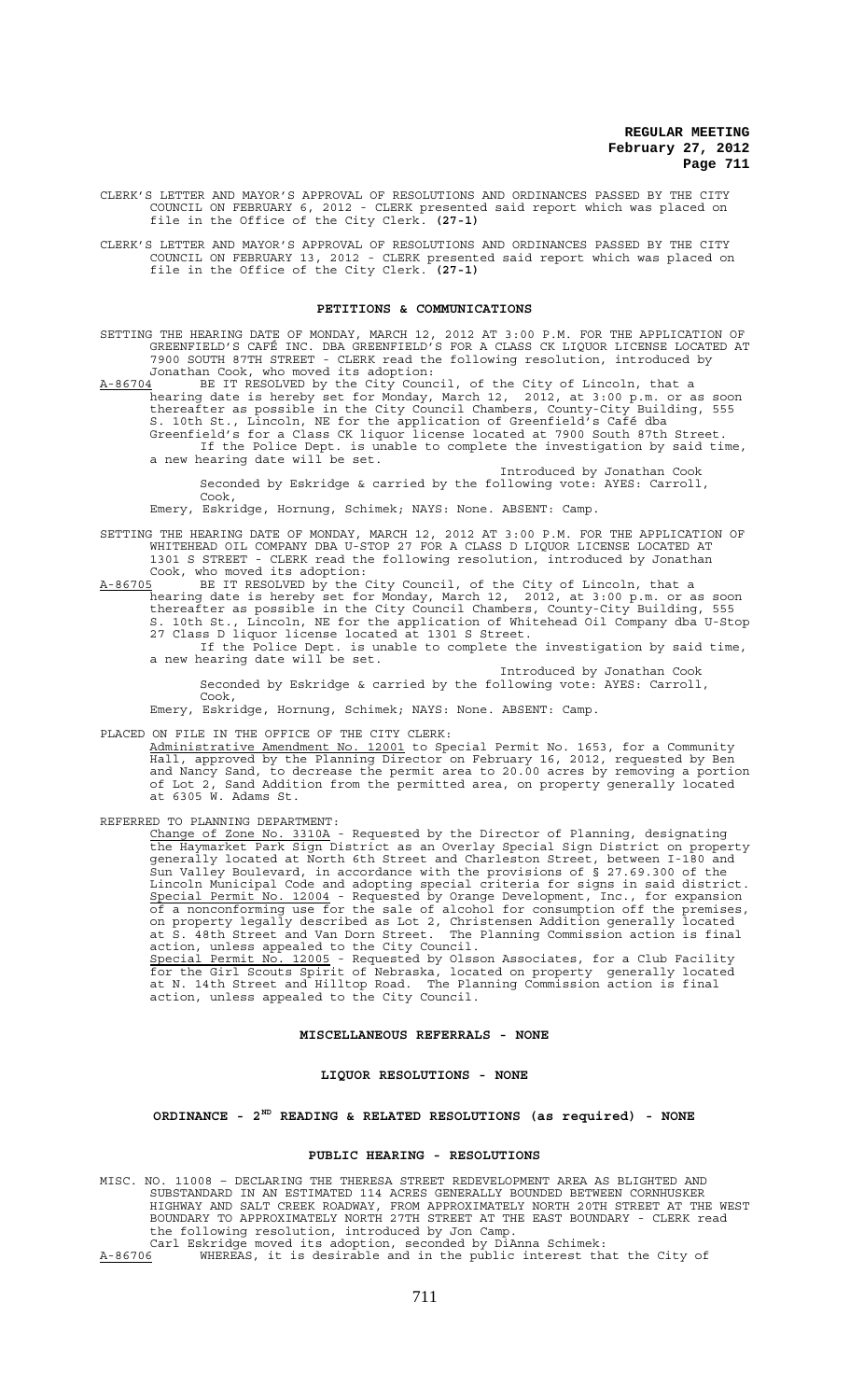Lincoln, Nebraska, a municipal corporation and a city of the primary class, undertake and carry out urban redevelopment projects in areas of the City which are determined to be substandard and blighted and in need of redevelopment; and WHEREAS, Chapter 18, Article 21, Nebraska Reissue Revised Statutes of 1943, as amended, known as the Community Development Law, is the urban renewal and redevelopment law for the State of Nebraska and prescribes the requirements and procedures for the planning and implementation of urban redevelopment projects; and

WHEREAS, the City in accordance with its Home Rule Charter and the laws of the State of Nebraska applicable to cities of the primary class has duly prepared and approved a general plan for the development of the City known as its Comprehensive Plan, all as required by Section 18-2110, R.R.S. 1943; and

WHEREAS, this Council has received and duly considered evidence relating to the present condition of the Theresa Street Redevelopment Area, generally bounded by Cornhusker Highway and Salt Creek Roadway from approximately North 20th Street at the west boundary to approximately North 27th Street at the east boundary, as shown and described on Attachment "A" (entitled Theresa Street Redevelopment Area Blight and Substandard Determination Study); and

WHEREAS, this Council has received and duly considered other evidence, including evidence relating to the scope and limitations of the nearby redevelopment plans in the area, and the inability of the other plans to effectively remedy the substandard and blighted conditions;

WHEREAS, Article 8, Section 12 of the Constitution of the State of Nebraska requires that said area must be found to be both substandard and blighted in order for tax increment financing to be used in said area; and

WHEREAS, Section 18-2109, R.R.S. 1943, as amended, requires that prior to the preparation by the City of an urban redevelopment plan for a redevelopment project for the Theresa Street Redevelopment Area, this Council as governing body of the City, by resolution, after review and recommendation from the Lincoln City Lancaster County Planning Commission, find and determine that said area is both a substandard and blighted area as defined in said Community Development Law, and in need of redevelopment; and

WHEREAS, on January 13, 2012, notice of public hearing was mailed, postage prepaid, to the president or chairperson of the governing body of each county, school district, community college, educational service unit, and natural resource district in which the real property subject to such plan is located and whose property tax receipts would be directly affected and to all registered neighborhood associations located in whole or in part within a one mile radius of the area to be redeveloped setting forth the time, date, place, and purpose, of the public hearing to be held on January 25, 2012, before the Lincoln City - Lancaster County Planning Commission regarding the proposed determination that the Theresa Street Redevelopment Area be declared a blighted and substandard area as defined in the Nebraska Community Development Law, a copy of said notice and list of said registered neighborhood associations having been attached hereto as Attachment "B" and "C" respectively; and

WHEREAS, the Lincoln City-Lancaster County Planning Commission on January 25, 2012 recommended that the Theresa Street Redevelopment Area be found to be both a substandard and blighted area as defined in said Community Development Law and the evidence demonstrates that said Theresa Street Redevelopment Area as shown and described on Attachment "A" constitutes both a substandard and blighted area as defined in said Community Development Law, which area is in need of redevelopment.

WHEREAS, on February 10, 2012 a notice of public hearing was mailed, postage prepaid, to the foregoing governing bodies and registered neighborhood associations setting forth the time, date, place, and purpose of the public hearing before the City Council to be held on February 27, 2012 regarding the proposed determination that the Theresa Street Redevelopment Area be declared a blighted and substandard area as defined in the Nebraska Community Development Law, a copy of said notice having been attached hereto as Attachment "D"; and

WHEREAS, on February 10, 2012 and February 17, 2012 a notice of public hearing was published in the Lincoln Journal Star newspaper, setting forth the time, date, place, and purpose of the public hearing to be held on February 27, 2012 regarding the proposed determination that the Theresa Street Redevelopment Area be declared a blighted and substandard area as defined in the Nebraska Community Development Law, a copy of such notice having been attached hereto and marked as Attachment "E"; and

WHEREAS, on February 27, 2012 in the City Council Chambers of the County City Building, 555 South 10th Street, Lincoln, Nebraska, the City Council held a public hearing relating to the proposed determination that the Theresa Street Redevelopment Area be declared a blighted and substandard area as defined in the Nebraska Community Development Law and all interested parties were afforded at such public hearing a reasonable opportunity to express their views respecting said proposed plan; and

WHEREAS, the City Council has duly considered all statements made and materials submitted relating to said proposed determination.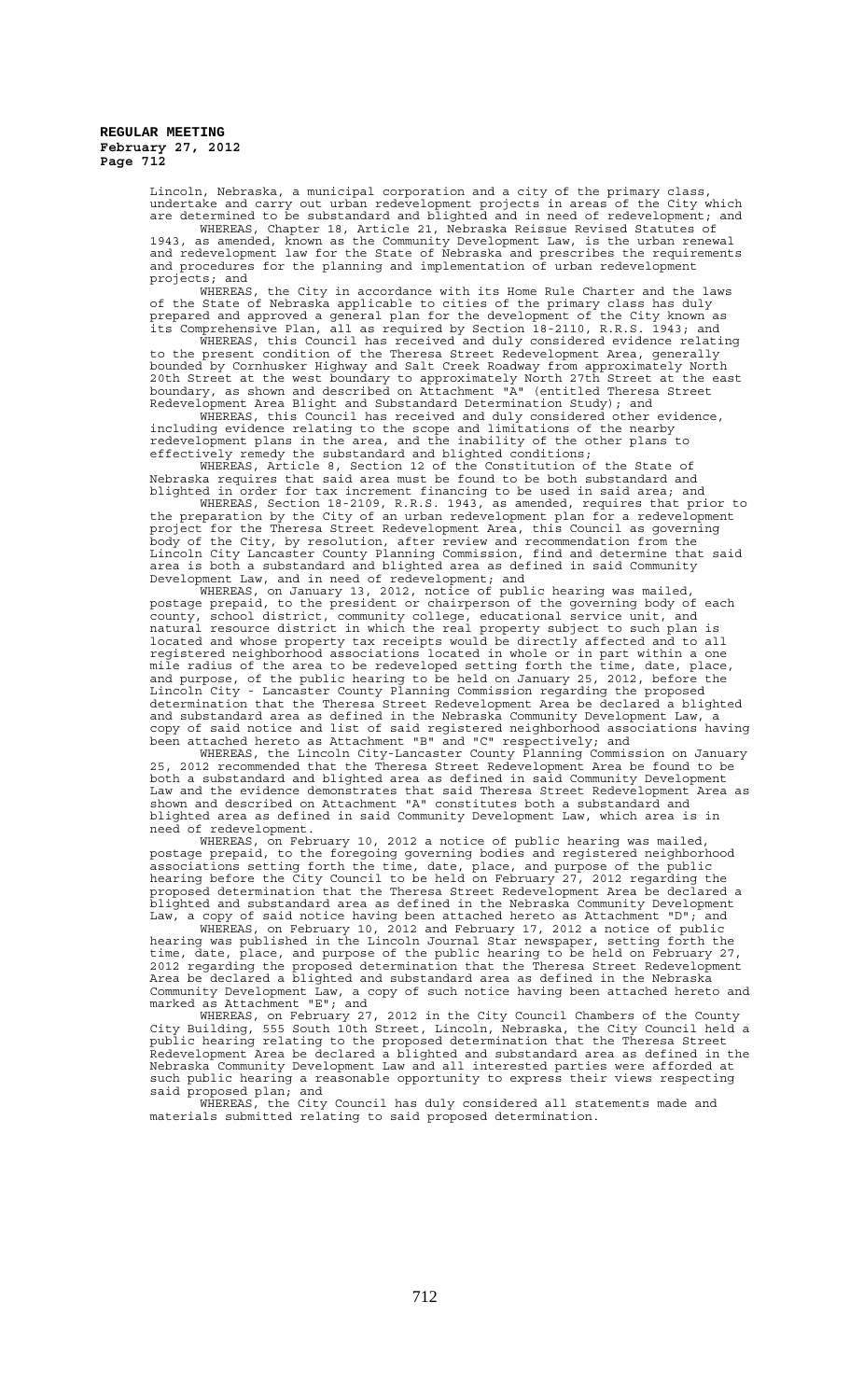NOW, THEREFORE, BE IT RESOLVED by the City Council of the City of Lincoln, Nebraska:

1. That it is hereby found and determined that substandard and blighted conditions exist as set forth and discussed in Attachment "A" (entitled Theresa Street Redevelopment Area Blight and Substandard Determination Study) attached hereto and incorporated herein as though fully set forth verbatim.

2. That it is hereby found and determined that the Theresa Street Redevelopment Area as shown and described on Attachment "A", constitutes both a substandard and blighted area as defined by subsections (10) and (11), respectively, of Section 18-2103, R.R.S. 1943, as amended, and that said area is in need of redevelopment.

3. That it is hereby found and determined that said area is an eligible site for redevelopment projects under the provision of Chapter 18, Article 21, Nebraska Revised Statutes of 1943, as amended.

4. That the elimination of said substandard and blighted conditions under the authority of the Community Development Law is found to be a public purpose and in the public interest.

5. That such substandard and blighted conditions are beyond remedy and control solely by regulatory process and the exercise of police power and cannot be dealt with effectively by the ordinary operations or private enterprise without the aid provided by the Community Development law, specifically including Tax Increment Financing.

BE IT FURTHER RESOLVED that the Department of Urban Development as the duly designated community development agency for the City of Lincoln is hereby authorized and directed to immediately proceed with the preparation of a new redevelopment plan and associated projects for the Theresa Street Redevelopment Area, which plan shall be prepared in accordance with the requirements and procedures of said Chapter 18, Article 21, for ultimate review and consideration by this Council.

Introduced by Jon Camp

Seconded by Schimek & carried by the following vote: AYES: Carroll, Cook, Emery, Eskridge, Hornung, Schimek; NAYS: None. ABSENT: Camp.

AUTHORIZING THE TRANSFER OF AN AMOUNT NOT TO EXCEED \$700,000 FROM THE FAST FORWARD FUND TO THE PUBLIC WORKS STREET CONSTRUCTION FUND FOR INSTALLATION OF A 4 INCH CONDUIT TO COMPLETE A FIBER NETWORK GRID IN CONJUNCTION WITH THE DOWNTOWN STREET REPAVING PROJECT - CLERK read the following resolution, introduced by Jon Camp. Carl Eskridge moved its adoption, seconded by Adam Hornung:

A-86707 MHEREAS, pursuant to Resolution No. A-84988 there was established Fund No. 230, designated as the Fast Forward Fund, the purpose of which is to make funds available for economic development and infrastructure projects where there

is a demonstrated benefit to the community; and WHEREAS, the City is undertaking a roadway resurfacing project in the downtown area and is including a component to install fiber conduits in the same areas; and

WHEREAS, the conduit component of the project calls for the construction of a grid of fiber conduits throughout the downtown area costing not to exceed \$700,000; and

WHEREAS, Resolution No. A-85490, which provided subsequent parameters for the use of Fast Forward Funds, allows for the construction of projects associated with the Capital Improvement Program. This project is associated with the Roadway and Bridge Rehabilitation component of the CIP. NOW, THEREFORE, BE IT RESOLVED by the City Council of the City of Lincoln, Nebraska:

1. The fiber conduit component of the roadway resurfacing project meets the criteria necessary to expend funds from the Fast Forward Fund. 2. The downtown area of Lincoln has historically been one of the most

difficult areas of the city to conduct excavations and borings for the installation of a number of utilities. The current scarcity of available conduit space in the downtown area is well known and has hampered the expansion of high speed broadband in a number of instances.

3. The proposed fiber component of the project would accomplish several things: a) provide fiber facilities to accomplish redundancy in the downtown area with existing businesses; b) provide fiber connections to any future carrier hotel(s) to be located in the downtown area; c) provide the City with fiber for downtown traffic control and parking garage needs; d) provide additional available conduit space for any fiber need or potential user thereby enhancing economic development in this area; and e) extend the life of the City's newly resurfaced streets in the downtown area, thereby saving the City street maintenance costs.

4. There is hereby authorized and appropriated a sum not to exceed \$700,000 from the Fast Forward Fund to the Street Construction Fund for the purposes of completing the fiber conduit component of the resurfacing project. Introduced by Jon Camp

Seconded by Schimek & carried by the following vote: AYES: Carroll, Cook, Emery, Eskridge, Hornung, Schimek; NAYS: None. ABSENT: Camp.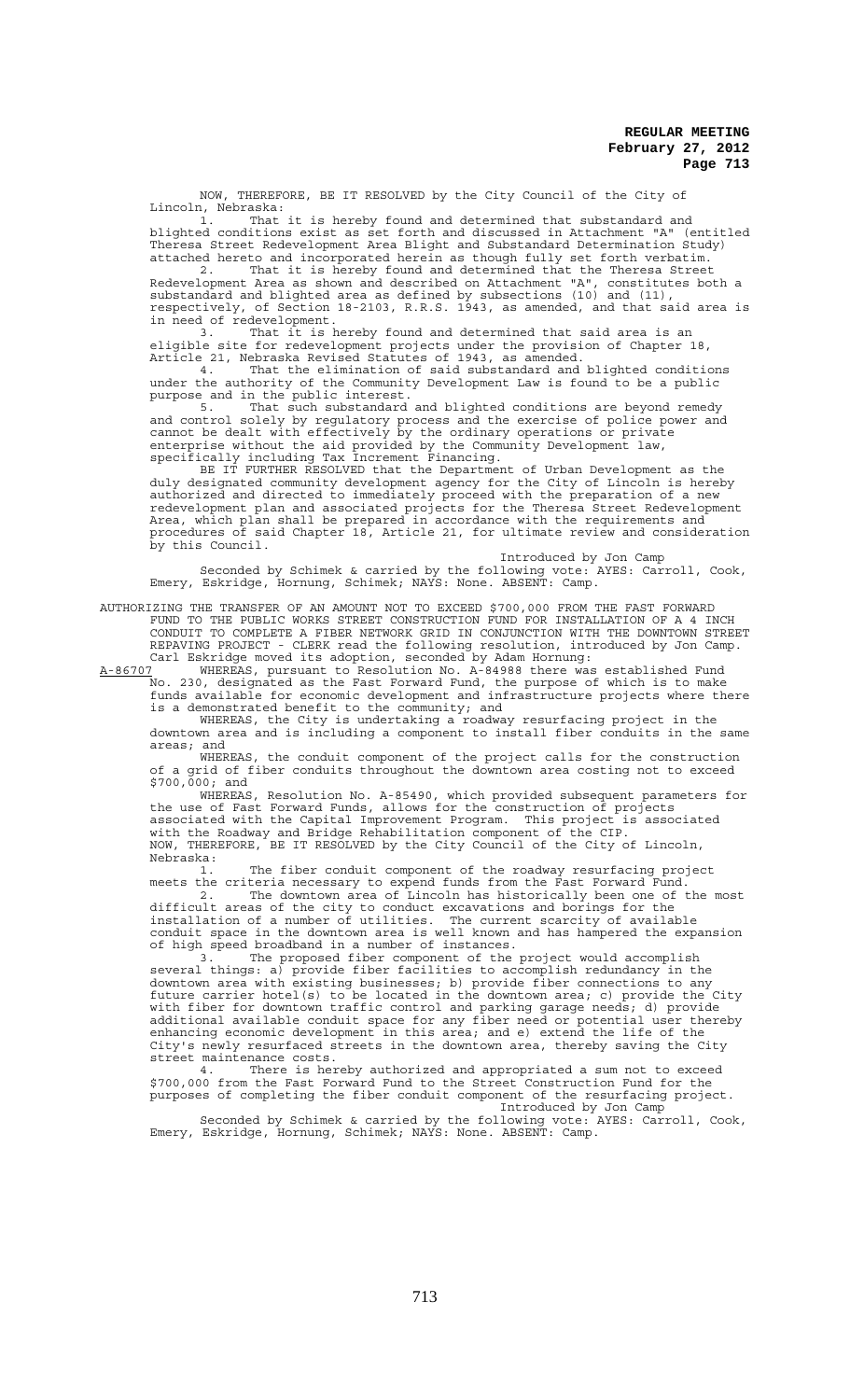#### PUBLIC HEARING<br>ORDINANCES 3<sup>RD</sup> READING & RELATED RESOLUTIONS (as required)

APPROVING THE DEVELOPMENT AND CONDITIONAL ZONING AGREEMENT BETWEEN NEBRASKA NURSERIES, INC. AND THE CITY OF LINCOLN TO ASSURE THAT DIRECT ACCESS TO PIONEERS BLVD. WILL BE RELINQUISHED AND THAT A PUBLIC ACCESS EASEMENT WILL BE GRANTED SHOULD THE PROPERTY GENERALLY LOCATED AT SOUTH 80TH STREET AND PIONEERS BLVD. BE RE-ZONED TO O-2 SUBURBAN OFFICE DISTRICT. (RELATED ITEMS: 12R-19, 12-10) (2/13/12- CON'T P.H. ON 2/27/12) (ACTION DATE: 2/27/12) - PRIOR to reading: COOK Moved to continue Public Hearing on Bill No. 12R-19 to 03/05/12 with Action on

03/05/12. Seconded by Hornung & carried by the following vote: AYES: Carroll, Cook, Emery, Eskridge, Hornung, Schimek; NAYS: None; ABSENT: Camp.

- CHANGE OF ZONE 11043 APPLICATION OF NEBRASKA NURSERIES INC. FOR A CHANGE OF ZONE FROM R-3 RESIDENTIAL DISTRICT TO O-2 SUBURBAN OFFICE DISTRICT ON PROPERTY GENERALLY LOCATED SOUTHWEST OF THE INTERSECTION OF SOUTH 80TH STREET AND PIONEERS BOULEVARD. (RELATED ITEMS: 12R-19, 12-10) (2/13/12- CON'T P.H. ON  $2/27/12$ ) (ACTION DATE:  $2/27/12$ ) - PRIOR to reading:
- COOK Moved to continue Public Hearing on Bill No. 12-10 to 03/05/12 with Action on 03/05/12. Seconded by Hornung & carried by the following vote: AYES: Carroll, Cook,
- Emery, Eskridge, Hornung, Schimek; NAYS: None; ABSENT: Camp. CLERK Read an ordinance, introduced by DiAnna Schimek, amending the Lincoln Zoning District Maps adopted by reference and made a part of Title 27 of the Lincoln Municipal Code, pursuant to Section 27.05.020 of the Lincoln Municipal Code, by changing the boundaries of the districts established and shown thereon, the third time.

# **ORDINANCES - 1ST READING & RELATED RESOLUTIONS (as required)**

- AUTHORIZING THE ISSUANCE OF NOT TO EXCEED \$355,000,000 CITY OF LINCOLN, NEBRASKA LINCOLN ELECTRIC SYSTEM REVENUE AND REFUNDING BONDS - CLERK read an ordinance, introduced by Jonathan Cook, sixth series ordinance adopted under and pursuant to Ordinance No. 17879 Passed July 23, 2001; authorizing the issuance of Lincoln Electric System revenue and refunding bonds of the City of Lincoln, Nebraska in one or more series in an aggregate principal amount not to exceed \$355,000,000; Fixing in part and providing for the fixing in part of the details of such bonds; providing for the sale of such bonds and the application of the proceeds of such sale; taking other action in connection with the foregoing; and related matters, the first time.
- APPROVING A LEASE AGREEMENT BETWEEN THE CITY AND E.J.C. CORPORATION FOR THE LEASE OF 6.42 ACRES OF PUBLIC PARK PROPERTY AT OAK LAKE PARK FOR A FIVE YEAR TERM WITH AN OPTION TO RENEW FOR THREE ADDITIONAL FIVE YEAR TERMS - CLERK read an ordinance, introduced by Jonathan Cook, accepting and approving a Lease Agreement between the City of Lincoln and E.J.C. Corporation for the lease of 6.42 acres of public park property at Oak Lake Park in Lincoln, Lancaster County, Nebraska for a five year term with options for three additional five year terms, whereby E.J.C. Corporation is leasing the property for parking, storage of trucks, trailers, related equipment and raw materials used in the manufacture of trucks and trailers, the first time.
- VACATION NO. 11011 VACATING A PORTION OF FALLBROOK BOULEVARD ADJACENT TO OUTLOT G, FALLBROOK 18TH ADDITION, GENERALLY LOCATED AT U.S. HIGHWAY 34 AND FALLBROOK BLVD - CLERK read an ordinance, introduced by Jonathan Cook, vacatin a portion of<br>Fallbrook Boulevard adjacent to Outlot G, Fallbrook 18<sup>th</sup> Addition generally located at U.S. Highway 34 and Fallbrook Boulevard, and retaining title thereto in the City of Lincoln, Lancaster County, Nebraska, the first time.
- AMENDING SECTION 6.12.050 OF THE LINCOLN MUNICIPAL CODE TO CLARIFY DOCUMENTATION REQUIRED TO RECEIVE A REDUCED LICENSE FEE FOR ALTERED CATS - CLERK read and ordinance, introduced by Jonathan Cook, amending Section 6.12.050 of the Lincoln Municipal Code relating to cat licenses to clarify the documentation required to receive a reduced license fee for altered cats; and repealing Section 6.12.050 of the Lincoln Municipal Code as hitherto existing, the first time.
- AMENDING SECTION 6.08.040 OF THE LINCOLN MUNICIPAL CODE TO CLARIFY DOCUMENTATION REQUIRED TO RECEIVE A REDUCED LICENSE FEE FOR ALTERED DOGS - CLERK read an ordinance, introduced by Jonathan Cook, amending Section 6.08.040 of the Lincoln Municipal Code relating to dog licenses to clarify the documentation required to receive a reduced license fee for altered dogs; and repealing Section 6.08.040 of the Lincoln Municipal Code as hitherto existing, the first time.
- AMENDING SECTION 6.10.090 OF THE LINCOLN MUNICIPAL CODE TO CLARIFY WHEN A DANGEROUS DOG OR POTENTIALLY DANGEROUS DOG MAY BE CONFISCATED AND DESTROYED an ordinance, introduced by Jonathan Cook, amending Section 6.10.090 of the Lincoln Municipal Code relating to the confiscation of dangerous or potentially dangerous dogs to revise the code provisions as to when a dangerous dog or potentially dangerous dog shall or may be confiscated and destroyed; and repealing Section 6.10.090 of the Lincoln Municipal Code as hitherto existing, the first time.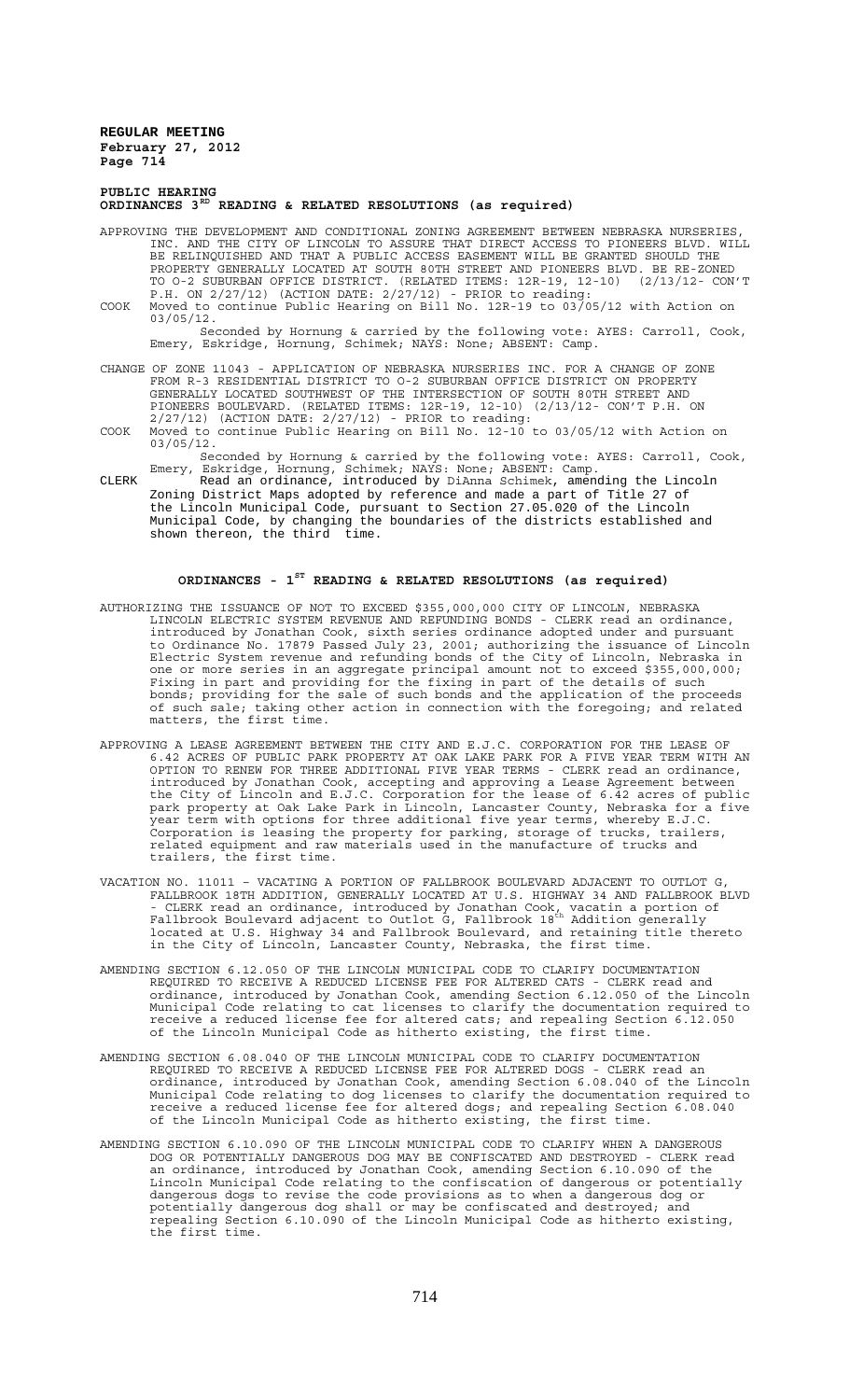# **ORDINANCES - 3RD READING & RELATED RESOLUTIONS (as required)**

APPROVING A REAL ESTATE PURCHASE AGREEMENT AND LEASE AGREEMENT BETWEEN THE LINCOLN-LANCASTER COUNTY PUBLIC BUILDING COMMISSION ON BEHALF OF THE CITY OF LINCOLN AND LANCASTER COUNTY & ALFRED BENESCH & COMPANY FOR THE PURCHASE AND LEASE BACK OF PROPERTY LOCATED AT 825 J STREET (REQUEST TO CONTINUE P.H. TO 1/30/12) (1/9/12 - P.H. CON'T TO 1/30/12 W/ACTION ON 2/6/12)(2/6/12 - Action Delayed 3 wks. To 2/27/12) - PRIOR to reading:

COOK Moved to delay Action on Bill No. 11-191 one week to 3/5/12. Seconded by Hornung & carried by the following vote: AYES: Carroll, Cook,

Emery, Eskridge, Hornung, Schimek; NAYS: None; ABSENT: Camp. CLERK Read an ordinance, introduced by Doug Emery, accepting and approving a Real Estate Purchase Agreement and a Lease Agreement between the Lincoln-Lancaster County Public Building Commission, on behalf of the City of Lincoln and Lancaster County, and Alfred Benesch & Company for the purchase and leaseback of property generally located at 825 J Street, the third time.

APPROVING A LEASE AGREEMENT BETWEEN THE CITY OF LINCOLN AND AWARDS UNLIMITED II LLC FOR THE LEASE OF A PORTION OF A VACANT CITY OWNED LOT GENERALLY LOCATED AT 20TH AND N STREETS FOR A FOUR MONTH TERM WITH THE OPTION TO RENEW FOR AN ADDITIONAL TWO MONTH TERM - CLERK read an ordinance, introduced by DiAnna Schimek, accepting and approving the Lease between the City of Lincoln and Awards Unlimited II LLC for the lease of a portion of Lot 3, Block 6, Antelope Valley<br>2<sup>nd</sup> Addition generally located at 20<sup>th</sup> and N Street to use as a parking lot for client and employee parking, the third time.

EMERY Moved to pass the ordinance as read. Seconded by Cook & carried by the following vote: AYES: Carroll, Cook, Emery, Eskridge, Hornung, Schimek; NAYS: None. ABSENT: Camp. The ordinance, being numbered #19677, is recorded in Ordinance Book #27, Page .

CHANGE OF ZONE 11047 - APPLICATION OF CITY IMPACT FOR A CHANGE OF ZONE FROM I-1 INDUSTRIAL DISTRICT TO R-4 RESIDENTIAL DISTRICT ON PROPERTY GENERALLY LOCATED AT NORTH 33RD STREET AND APPLE STREET. (RELATED ITEMS: 12-11, 12R-12) (ACTION DATE: 2/27/12) - CLERK read an ordinance, introduced by DiAnna Schimek, amending the Lincoln Zoning District Maps adopted by reference and made a part of Title 27 of the Lincoln Municipal Code, pursuant to Section 27.05.020 of the Lincoln Municipal Code, by changing the boundaries of the districts established and shown thereon, the third time.

SCHIMEK Moved to pass the ordinance as read. Seconded by Cook & carried by the following vote: AYES: Cook, Emery, Eskridge, Hornung, Schimek; NAYS: None. ABSENT: Camp; CONFLICT OF INTEREST: Carroll.

The ordinance, being numbered #19678, is recorded in Ordinance Book #27, Page .

SPECIAL PERMIT 11033 - APPLICATION OF CITY IMPACT FOR A NEIGHBORHOOD SUPPORT SERVICES FACILITY ON PROPERTY GENERALLY LOCATED AT NORTH 33RD STREET AND OVERLAND TRAIL. (RELATED ITEMS: 12-11, 12R-20) (ACTION DATE: 2/27/12) - CLERK read the following resolution, introduced by DiAnna Schimek, who moved its adoption:

A-86708 WHEREAS, City Impact has submitted an application designated as Special Permit No. 11033 to allow a Neighborhood Support Services facility on property generally located at North 33rd Street and Overland Trail, legally described as:

Lot 25 and a portion of Lot 24, Flat Iron Crossing, said tract of land located in the Northwest Quarter of Section 19, Township 10 North, Range 7 East of the 6th P.M., more particularly described as follows: Beginning at the southeast corner of said Lot 25, Flat Iron Crossing; thence south 89 degrees 48 minutes 31 seconds west on the south line of Flat Iron Crossing, a distance of 354.06 feet; thence north 00 degrees 36 minutes 41 seconds east, a distance of 102.64 feet; thence south 89 degrees 23 minutes 57 seconds east on the north line of Flat Iron Crossing, a distance of 352.61 feet; thence south 00 degrees 13 minutes 03 seconds east on the east line of Flat Iron Crossing, a distance of 97.76 feet to the point of beginning; said tract contains 0.81 acres, or 35,402.22 square feet;

WHEREAS, the real property adjacent to the area included within the site plan for this Neighborhood Support Services facility will not be adversely .<br>affected: and

WHEREAS, said site plan together with the terms and conditions hereinafter set forth are consistent with the intent and purpose of Title 27 of the Lincoln Municipal Code to promote the public health, safety, and general welfare.

NOW, THEREFORE, BE IT RESOLVED by the City Council of the City of Lincoln, Nebraska:

That the application of City Impact, hereinafter referred to as "Permittee", to develop a Neighborhood Support Services facility on property legally described above be and the same is hereby granted under the provisions of Section 27.63.170 of the Lincoln Municipal Code upon condition that construction of said facility be in substantial compliance with said application, the site plan, and the following additional express terms, conditions, and requirements:

1. This permit approves the remodel and expansion of an existing building on Lot 24, Flat Iron Crossing, for a Neighborhood Support Services facility.

2. Before a final plat is approved, the Permittee must provide verification from the Lancaster County Register of Deeds that the letter of acceptance as required by the approval of the special permit has been recorded. 3. Before receiving building permits the construction plans must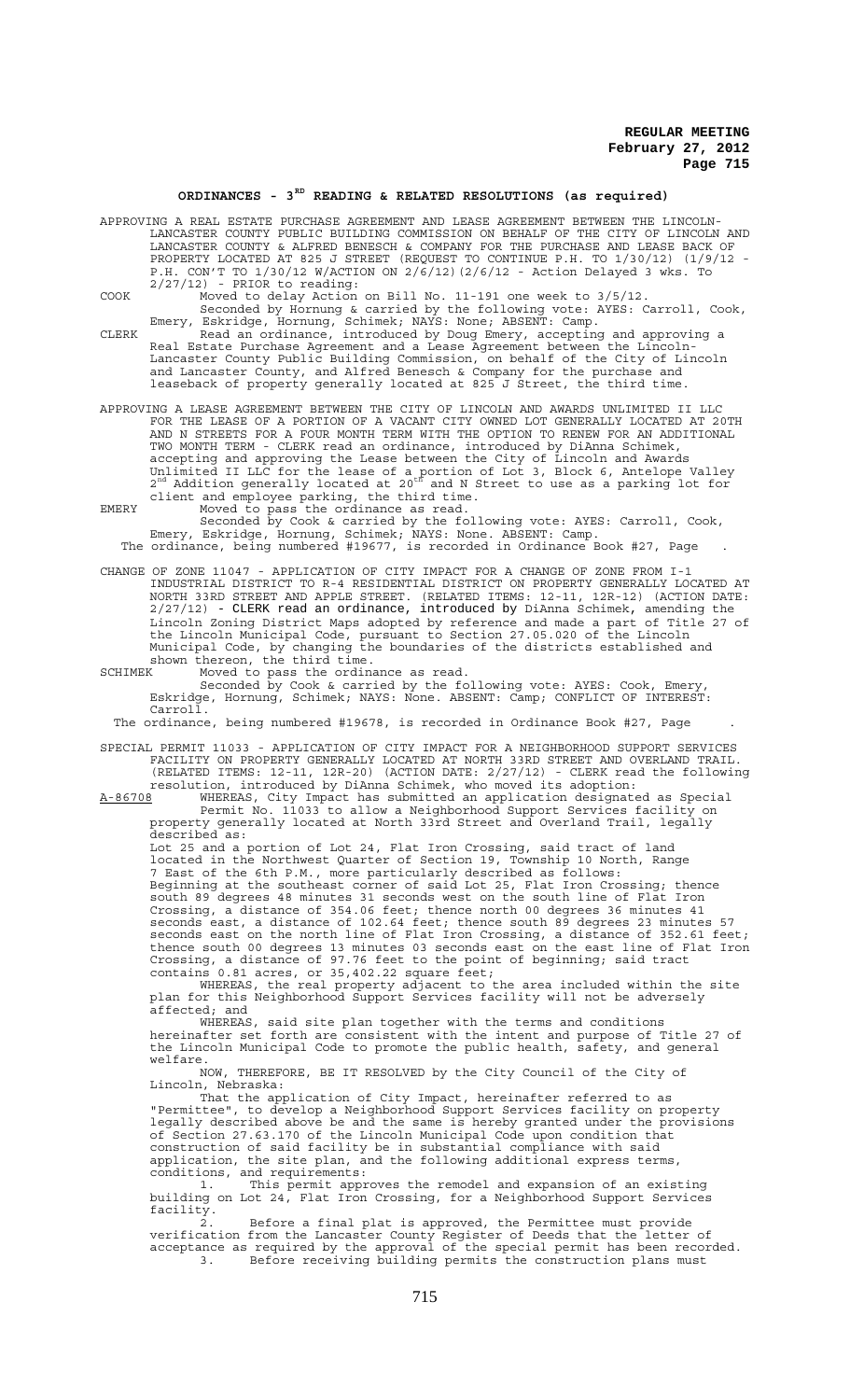substantially comply with the approved plans. 4. Before occupying the building all development and construction must substantially comply with the approved plans. 5. All privately-owned improvements, including landscaping and recreational facilities, must be permanently maintained by the Permittee. 6. The physical location of all setbacks and yards, buildings, parking and circulation elements, and similar matters must be in substantial compliance with the location of said items as shown on the approved site plan. 7. The terms, conditions, and requirements of this resolution shall run with the land and be binding on the Permittee, its successors, and assigns. 8. The Permittee shall sign and return the letter of acceptance to the City Clerk. This step should be completed within 60 days following the approval of the special permit. The City Clerk shall file a copy of the resolution approving the special permit and the letter of acceptance with the Register of Deeds, filing fees therefor to be paid in advance by the applicant. Building permits will not be issued unless the letter of acceptance has been filed.

Introduced by DiAnna Schimek Seconded by Cook & carried by the following vote: AYES: Cook, Emery, Eskridge, Hornung, Schimek; NAYS: None; ABSENT: Camp; CONFLICT OF INTEREST: Carroll

CHANGE OF ZONE 11046 - APPLICATION OF GEALY INVESTMENTS LLC FOR A CHANGE OF ZONE FROM I-1 INDUSTRIAL DISTRICT TO AG AGRICULTURAL DISTRICT ON PROPERTY GENERALLY LOCATED AT NORTH 134TH STREET AND O STREET - CLERK read an ordinance, introduced by DiAnna Schimek, amending the Lincoln Zoning District Maps adopted by reference and made a part of Title 27 of the Lincoln Municipal Code, pursuant to Section 27.05.020 of the Lincoln Municipal Code, by changing the boundaries of the districts established and shown thereon, the third time. SCHIMEK Moved to pass the ordinance as read.

Seconded by Cook & carried by the following vote: AYES: Carroll, Cook, Emery, Eskridge, Hornung, Schimek; NAYS: None. ABSENT: Camp. The ordinance, being numbered **#19675**, is recorded in Ordinance Book #27, Page .

AMENDING CHAPTER 14.75 OF THE LINCOLN MUNICIPAL CODE RELATING TO DRIVEWAY APPROACHES AND CURBS BY AMENDING SECTION 14.75.010 TO AMEND THE DEFINITION OF "REGULATIONS" TO MEAN GUIDELINES AND REGULATIONS UNDER THE CITY OF LINCOLN ACCESS MANAGEMENT POLICY; AMENDING SECTION 14.75.060 TO PROVIDE THAT BEFORE A PERMIT FOR A DRIVEWAY APPROACH MAY BE DENIED, THE BUILDING OFFICIAL OR PUBLIC WORKS OFFICIAL, AS APPLICABLE, SHALL INDICATE THE STANDARDS OR REQUIREMENTS THAT PREVENT APPROVAL OF THE PERMIT APPLICATION; ADDING A NEW SECTION NUMBERED 14.75.065 TO PROVIDE FOR THE SUBMISSION OF A REQUEST FOR DEVIATION BY THE APPLICANT; ADDING A NEW SECTION NUMBERED 14.75.067 TO PROVIDE THE PROCESS FOR APPEALING THE DECISION OF THE BUILDING OFFICIAL OR PUBLIC WORKS DECISION ON A REQUESTED DEVIATION; AND ADDING A NEW SECTION NUMBERED 14.75.069 TO PROVIDE THE PROCESS FOR APPEALING THE DECISION FOR ACCESS ON A STATE OR FEDERAL CONTROLLED ROUTE. (RELATED ITEMS: 12- 13, 12R-22, 12R-21) (ACTION DATE: 2/27/12) - PRIOR to reading:

COOK Moved to delay Action on Bill No. 12-13 one week to  $3/5/12$ . Seconded by Hornung & carried by the following vote: AYES: Carroll, Cook, Emery, Eskridge, Hornung, Schimek; NAYS: None. ABSENT: Camp.

CLERK read an ordinance, introduced by DiAnna Schimek, amending Chapter 14.75 of the Lincoln Municipal Code relating to Driveway Approaches and Curbs by amending Section 14.75.010 to amend the definition of "regulations" to mean guidelines and regulations under the City of Lincoln Access Management Policy; amending Section 14.75.060 to provide that before a permit for a driveway approach may be denied, the Building Official or Public Works Official, as applicable, shall indicate the standards or requirements that prevent approval of the permit application; adding a new section numbered 14.75.065 to provide for the submission of a request for deviation by the applicant; adding a new section numbered 14.75.067 to provide the process for appealing the decision of the Building Official or Public Works Decision on a requested deviation; adding a new section numbered 14.75.069 to provide the process for appealing the decision for access on a state or federal controlled route; and repealing Sections 14.75.010 and 14.75.060 of the Lincoln Municipal Code as hitherto existing, the third time.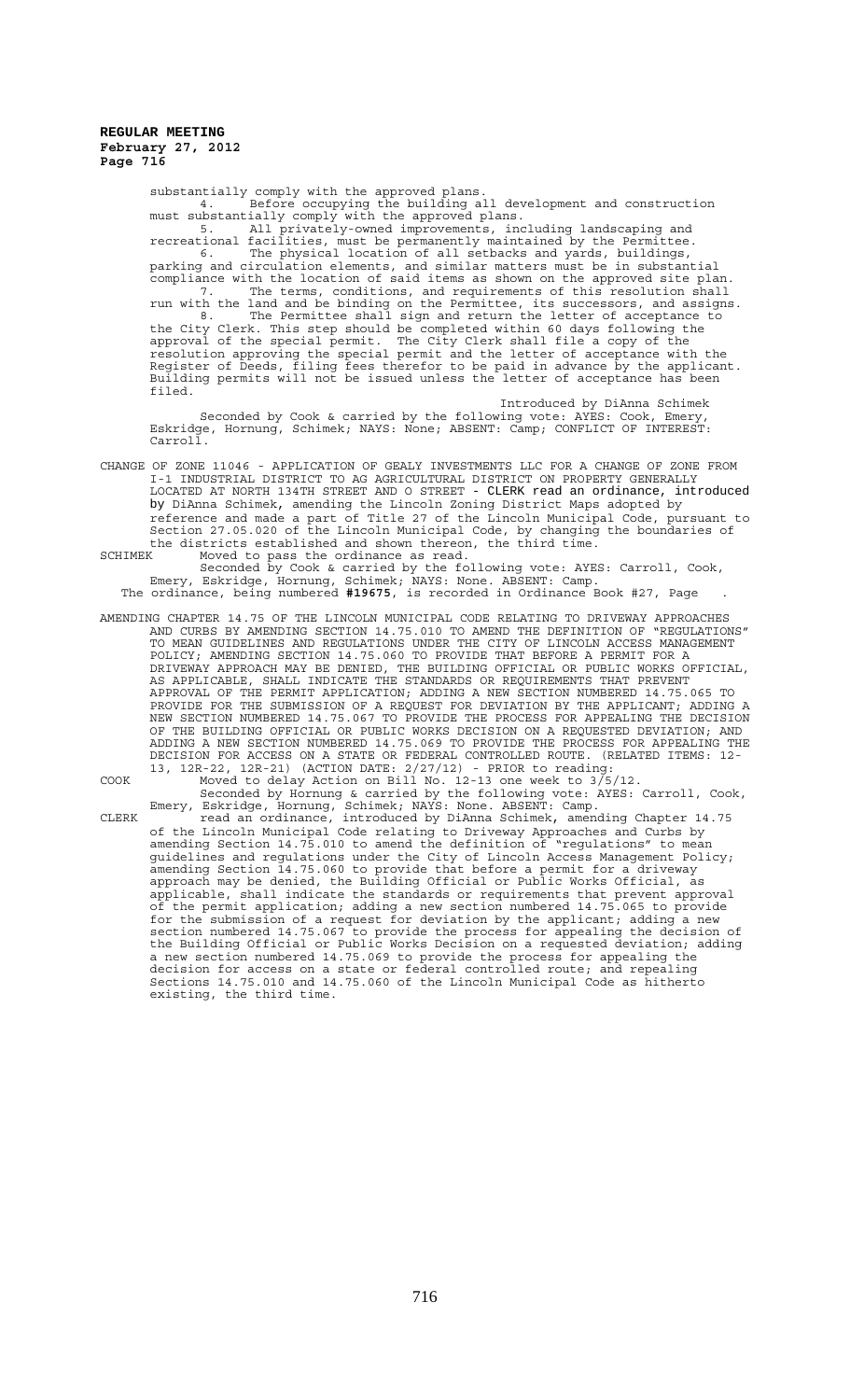ADOPTING THE CITY OF LINCOLN ACCESS MANAGEMENT POLICY TO REPLACE THE EXISTING DRIVEWAY DESIGN STANDARDS. (RELATED ITEMS: 12-13, 12R-22, 12R-21) (ACTION DATE: 2/27/12) - PRIOR to reading:

COOK Moved to delay Action on Bill No. 12-13 one week to 3/5/12. Seconded by Hornung & carried by the following vote: AYES: Carroll, Cook, Emery, Eskridge, Hornung, Schimek; NAYS: None. ABSENT: Camp.

MISC. 11007 - AMENDING THE CITY OF LINCOLN DESIGN STANDARDS TO REPEAL CHAPTER 4.00 DRIVEWAY DESIGN STANDARDS TO ALLOW FOR THE ADOPTION OF THE CITY'S ACCESS MANAGEMENT POLICY AND AMENDING SECTION 1 OF CHAPTER 1.00 AND REPEALING SECTION 2.34 OF CHAPTER 1.00 TO CLARIFY THE NECESSITY OF REPEALING CHAPTER 4.00. (RELATED ITEMS: 12-13, 12R-22, 12R-21) (ACTION DATE: 2/27/12) - PRIOR to reading:

COOK Moved to delay Action on Bill No. 12-13 one week to 3/5/12. Seconded by Hornung & carried by the following vote: AYES: Carroll, Cook, Emery, Eskridge, Hornung, Schimek; NAYS: None. ABSENT: Camp.

AMENDING CHAPTERS 10.06 AND 10.44 OF THE LINCOLN MUNICIPAL CODE RELATING TO AUTOMOBILE IMPOUNDMENT BY AMENDING SECTION 10.06.100 RELATING TO PARKING SERVICES; AMENDING SECTION 10.06.120 RELATING TO PAYMENT OF FINES AND COSTS; AMENDING SECTION 10.06.140 RELATING TO MAILING NOTICE OF COMPLAINT; ADDING A NEW SECTION 10.44.035 RELATING TO IMMOBILIZATION OF VEHICLES; AND AMENDING SECTION 10.44.040 RELATING TO ACCOUNTING FOR FEES. (RELATED ITEMS: 12-14, 12R-24) (ACTION DATE: 2/27/12) - CLERK read an ordinance, introduced by DiAnna Schimek, amending Chapters10.06 and 10.44 of the Lincoln Municipal Code relating to automobile impoundment by amending Section 10.06.100 relating to parking services; amending Section 10.06.120 relating to payment of fines and costs; amending Section 10.06.140 relating to mailing notice of complaint; adding a new Section 10.44.035 relating to immobilization of vehicles; and amending Section 10.44.040 relating to accounting for fees; and repealing Sections 10.06.100, 10.06.120, 10.06.140, 10.44.040 of the Lincoln Municipal Code as hitherto existing, the third time.<br>HORNUNG Move

HORNUNG Moved to pass the ordinance as read. Seconded by Eskridge & carried by the following vote: AYES: Carroll, Cook, Emery, Eskridge, Hornung, Schimek; NAYS: None. ABSENT: Camp.

The ordinance, being numbered **#19676**, is recorded in Ordinance Book 27, Page .

APPROVING AN IMMOBILIZATION RELEASE FEE OF \$50 FOR THE RELEASE OF A VEHICLE IMMOBILIZED BY THE CITY, PURSUANT TO LINCOLN MUNICIPAL CODE § 10.44.035. (RELATED ITEMS: 12-14, 12R-24) (ACTION DATE: 2/27/12) - CLERK read the following

resolution, introduced by DiAnna Schimek, who moved its adoption: A-86709 BE IT RESOLVED by the City Council of the City of Lincoln, Nebraska: That, pursuant to Lincoln Municipal Code Section 10.44.035, an immobilization release fee of Fifty and no/100 Dollars (\$50.00) is hereby established for the release of a vehicle immobilized by the City, which shall be in addition to any other fees charged by any contractor for release of an

immobilized vehicle. Introduced by DiAnna Schimek Seconded by Eskridge & carried by the following vote: AYES: Carroll, Cook, Emery, Eskridge, Schimek; NAYS: Hornung. ABSENT: Camp.

#### **OPEN MICROPHONE**

Jane Svoboda, no address given, came forward to express her concerns on several topics, including the closing of exotic dance clubs and the use of paper ballots.

This matter was taken under advisement.

Allan Allen, 1320 SW 24 $^{\rm th}$  Street, came forward to express his concerns regarding loud motorcycle exhaust systems. He explained the causes and effects of the problem. He answered questions from the Council regarding his personal experience with this issue.

This matter was taken under advisement.

Mike Morosin, 1500 N. 15<sup>th</sup> Street, came forward to read into the record an Affidavit of Status. This matter was taken under advisement.

### **MISCELLANEOUS BUSINESS**

### **PENDING -**

COOK Moved to extend the Pending List to March 5, 2012. Seconded by Hornung & carried by the following vote: AYES: Carroll, Cook, Emery, Eskridge, Hornung, Schimek; NAYS: None; ABSENT: Camp.

#### **UPCOMING RESOLUTIONS**

COOK Moved to approve the resolutions to have Public Hearing on March 5, 2012. Seconded by Hornung & carried by the following vote: AYES: Carroll, Cook,